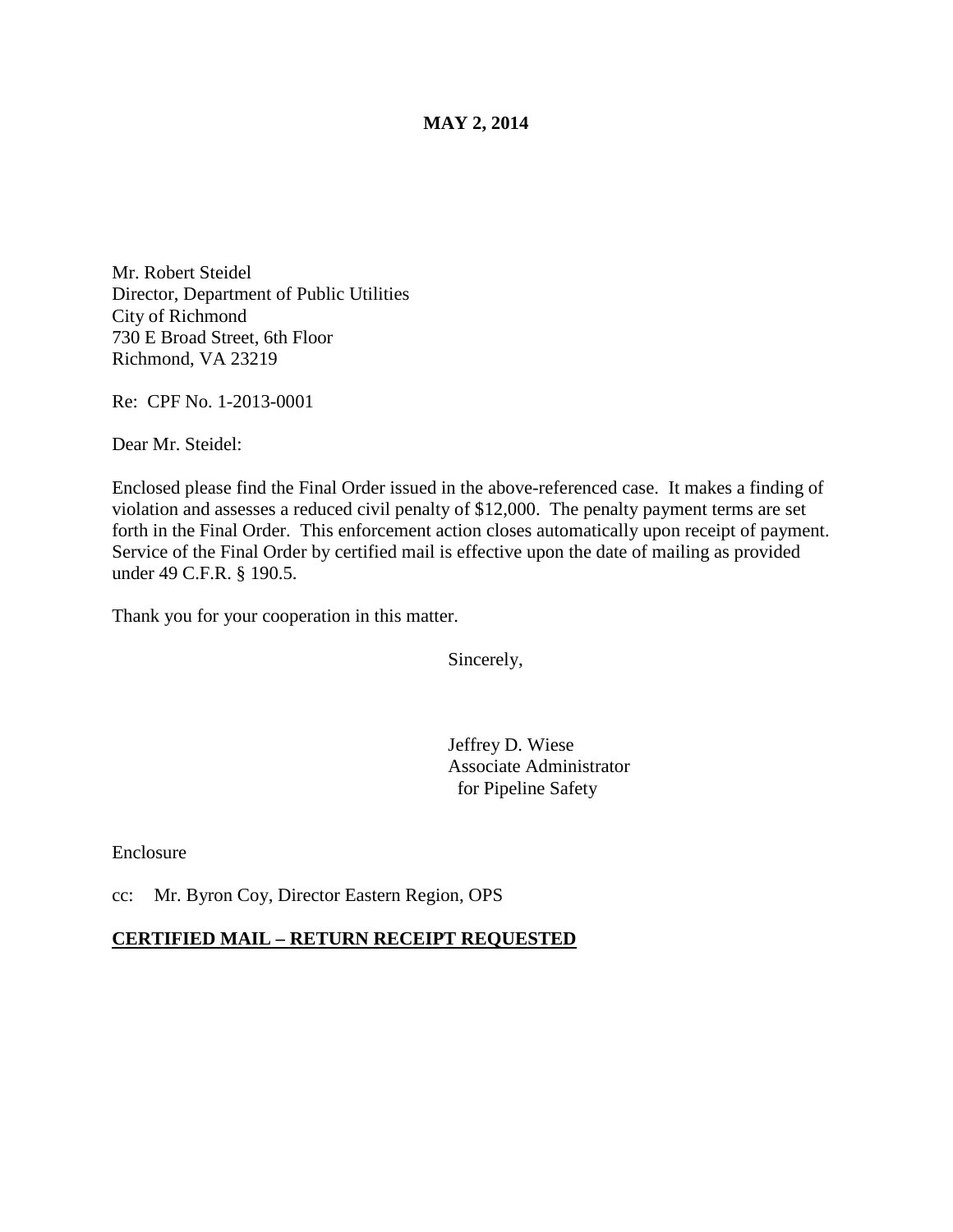# **U.S. DEPARTMENT OF TRANSPORTATION PIPELINE AND HAZARDOUS MATERIALS SAFETY ADMINISTRATION OFFICE OF PIPELINE SAFETY WASHINGTON, D.C. 20590**

 **) In the Matter of ) ) City of Richmond, Virginia, ) CPF No. 1-2013-0001 ) Respondent. ) \_\_\_\_\_\_\_\_\_\_\_\_\_\_\_\_\_\_\_\_\_\_\_\_\_\_\_\_\_\_\_\_\_\_\_ )** 

 $\overline{a}$ 

**\_\_\_\_\_\_\_\_\_\_\_\_\_\_\_\_\_\_\_\_\_\_\_\_\_\_\_\_\_\_\_\_\_\_\_** 

### **FINAL ORDER**

On December 8, 2011, pursuant to 49 U.S.C. §§ 60106 and 60117, a representative of the Virginia State Corporation Commission (VA SCC), as agent for the Pipeline and Hazardous Materials Safety Administration's Office of Pipeline Safety (OPS), conducted an inspection of the pipeline facilities and associated written procedures of the City of Richmond, Virginia (City or  $Respondent$ ).<sup>1</sup>

As a result of the inspection, the Director, Eastern Region, OPS (Director) issued a Notice of Probable Violation and Proposed Civil Penalty (Notice) to the City on May 2, 2013. In accordance with 49 C.F.R. § 190.207, the Notice alleged the City committed a violation of the natural gas pipeline safety regulations and proposed a civil penalty of \$33,700.

The City responded to the Notice on May 31, 2013, and requested a hearing. The City also submitted supplemental information on August 12, 2013. In accordance with § 190.211, a hearing was held on August 20, 2013, in Washington, D.C., before the Presiding Official from the Office of Chief Counsel, Pipeline and Hazardous Materials Safety Administration (PHMSA). After the hearing, Respondent submitted a post-hearing brief dated September 20, 2013.

### **FINDING OF VIOLATION**

The Notice alleged that Respondent violated 49 C.F.R. § 192.605(a), which states:

<sup>&</sup>lt;sup>1</sup> The City operates approximately 1,900 miles of natural gas distribution pipeline and approximately 97,800 services, as reported by the City for calendar year 2013 pursuant to 49 C.F.R. § 191.11.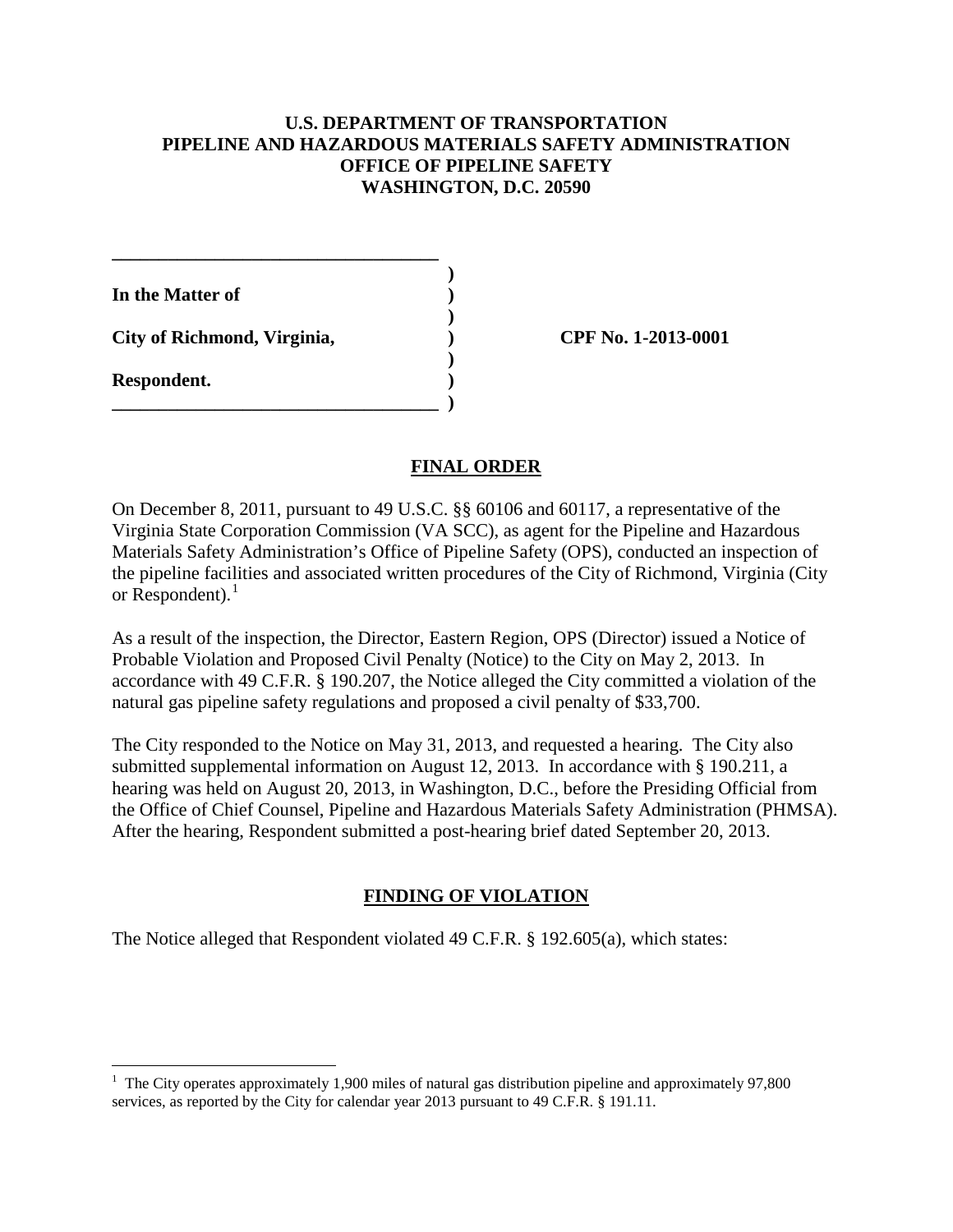# **§ 192.605 Procedural manual for operations, maintenance, and emergencies.**

(a) *General.* Each operator shall prepare and follow for each pipeline, a manual of written procedures for conducting operations and maintenance activities and for emergency response . . . .

The Notice alleged that Respondent violated § 192.605(a) by failing to follow its manual of written procedures while conducting maintenance activities on a natural gas pipeline. Specifically, the Notice alleged that on December 8, 2011, the City's contractor was using a "squeeze-off tool" to stop the flow of gas on a 6-inch main when an uncontrolled release of gas occurred. 2 The Notice further alleged the release was due to the worker failing to install two saddle clamps as specified by Respondent's operations and maintenance (O&M) procedures and the tool manufacturer's instructions.

At the hearing and in its written submissions, the City acknowledged that the release of gas was caused by the worker failing to install two saddle clamps as required by the City's O&M procedures and the tool manufacturer's instructions. Although the City did not contest these facts, the City provided additional information and argued the civil penalty should be withdrawn or reduced. The City's arguments concerning the penalty are discussed below in the Assessment of Penalty section.

Having reviewed the evidence in the record, PHMSA finds that Respondent's O&M manual included provisions requiring personnel to use the squeeze tool "in accordance with the manufacturer's instructions."<sup>3</sup> The manufacturer's instructions for the tool required two saddle clamps to be installed.<sup>4</sup> On December 8, 2011, a worker failed to follow these procedures when he installed only one saddle clamp, which resulted in an uncontrolled release of gas when the squeeze tool relieved. Based on these facts, I find Respondent violated § 192.605(a) as alleged.

This finding of violation will be considered a prior offense in any subsequent enforcement action taken against Respondent.

#### **ASSESSMENT OF PENALTY**

Under 49 U.S.C. § 60122, Respondent is subject to an administrative civil penalty not to exceed \$100,000 per violation for each day of the violation, up to a maximum of \$1,000,000 for any related series of violations.<sup>5</sup>

<sup>&</sup>lt;sup>2</sup> A squeeze-off tool is an apparatus designed to stop the flow of gas by squeezing the plastic pipe closed.

<sup>&</sup>lt;sup>3</sup> OPS Pipeline Safety Violation Report at 2 (May 2, 2013).

<sup>&</sup>lt;sup>4</sup> Violation Report at 3.

<sup>&</sup>lt;sup>5</sup> Subsequent to issuance of the Notice, the Pipeline Safety, Regulatory Certainty, and Job Creation Act of 2011, Pub. L. No. 112-90, § 2(a), 125 Stat. 1905, increased the civil penalty liability for violating a pipeline safety standard to \$200,000 per violation for each day up to a maximum of \$2,000,000 for any related series of violations.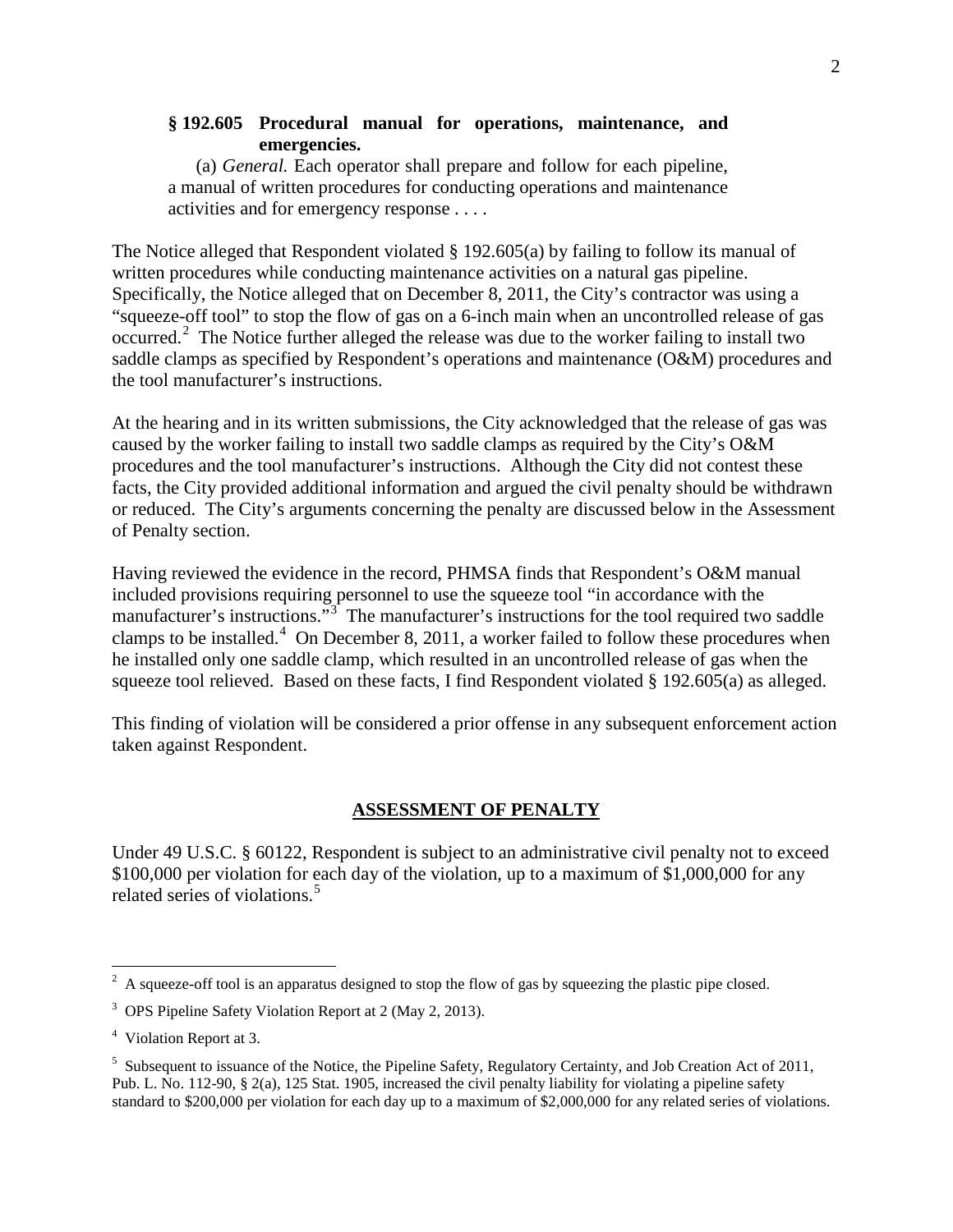In determining the amount of a civil penalty under 49 U.S.C. § 60122 and 49 C.F.R. § 190.225, I must consider the following criteria: the nature, circumstances and gravity of the violation, including adverse impact on the environment; the degree of Respondent's culpability; the history of Respondent's prior offenses; the good faith of Respondent in attempting to comply with the pipeline safety regulations; and the effect on Respondent's ability to continue in business. In addition, I may consider the economic benefit gained from violation without any reduction because of subsequent damages, and such other matters as justice may require.

The Notice proposed a civil penalty of \$33,700 for the violation of § 192.605(a). The amount of the proposed penalty was based on certain factual assertions in the Violation Report, which were relevant to each of the above-listed penalty assessment considerations. The City contested some of these facts and provided additional information that it believed warranted elimination or reduction of the proposed civil penalty.

*Nature and Circumstances of the Violation.* With regard to the nature and circumstances of the violation, the proposed penalty was based, in part, on a statement in the Violation Report that the violation was discovered by VA SCC during an inspection.<sup>6</sup>

In its written submission and at the hearing, Respondent stated that the violation was actually discovered by the City. Respondent explained that the release of gas occurred on December 8, 2011, at approximately 2:55pm. Respondent notified VA SCC of the event at approximately 3:40pm, and an inspector from VA SCC arrived at the site sometime thereafter. When the inspector arrived, the City had already started its investigation of the event and had determined that a worker neglected to install one of two required saddle clamps. The City communicated these findings to the VA SCC inspector.

At the hearing, the VA SCC inspector's account of events was in substantial agreement with the explanation provided by the City. Based on these facts, PHMSA finds there is sufficient justification to reduce the penalty because Respondent discovered the violation and communicated its findings to the inspector.

*Gravity of the Violation and Consequences.* With regard to the gravity of the violation, the proposed penalty was based on an assertion in the Violation Report that pipeline integrity and safe operation was "potentially compromised in a populated area."<sup>7</sup>

Respondent argued this assertion did not fairly reflect the risk posed by the 6-inch distribution pipeline operating at only 22 psi. Respondent presented a map showing that the maximum potential impact of the pipeline was small enough to be contained almost entirely within the excavation site without approaching or touching any nearby structures. Respondent contrasted its 6-inch distribution pipeline to a large diameter, high pressure transmission pipeline that would present a much higher potential gravity.

 6 Violation Report at 4.

 $7$  Violation Report at 4.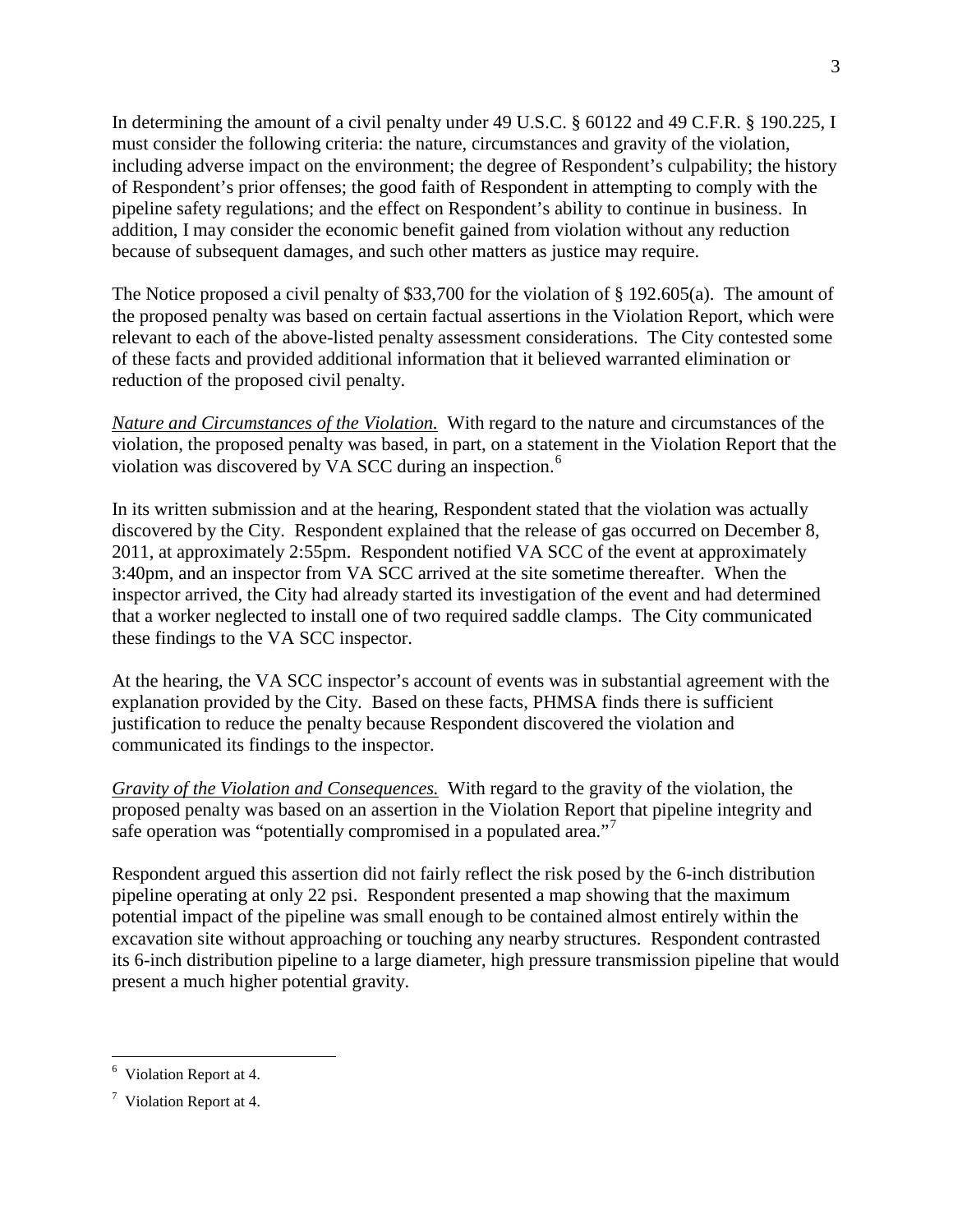Having reviewed the record, PHMSA finds that even a worst case scenario involving Respondent's pipe at this location could not have affected the public or any structures outside of the excavation. Accordingly, PHMSA finds sufficient reason to reduce, but not eliminate, the penalty. Since the uncontrolled release of gas potentially compromised safety, a penalty is still warranted.

While the "consequences of a violation" is not listed as a penalty assessment factor in § 190.225, there is a section of the Violation Report used by OPS to document the consequences of an incident. In this case, OPS selected "Other" among the list of consequences. $8^{\circ}$  OPS included a note that the event was not a reportable incident and the City notified VA SCC as a courtesy.

Respondent argued that OPS incorrectly selected "Other" and should have selected instead the option "There was no accident/incident."

PHMSA agrees the event that occurred on December 8, 2011, was not an incident as defined in § 191.3. While it would have been accurate for OPS to select the statement suggested by Respondent, OPS included an equivalent note in the Violation Report that no reportable incident occurred. The proposed penalty was not based on any assertion that a reportable incident had occurred. Therefore, no adjustment is necessary.

*Degree of Culpability.* Respondent did not contest the penalty with regard to the consideration of culpability. Consistent with the Violation Report, PHMSA finds that Respondent was cognizant of the regulatory requirement to have and follow written procedures and that Respondent had taken some steps to address the issue by having procedures for the use of a squeeze-off tool.

*Good Faith in Attempting to Comply.* With regard to good faith, the Violation Report did not recommend any penalty reduction because Respondent did not act in accordance with its duty to ensure that work was carried out in compliance with its procedures.<sup>9</sup>

In its written submission and at the hearing, Respondent contended that it demonstrated good faith in several ways. The City stated that it showed a high level of good faith by carrying out its safety responsibilities in general. More specifically, the City contended that it had detailed written procedures that went beyond the minimum regulatory requirements. The City also argued that it had demonstrated good faith by giving notification of the event even though it was not required.

Were a penalty to be assessed, the City argued, the penalty would have a "chilling effect" on operators who may choose to have such detailed procedures or who may take proactive steps in the future.<sup>10</sup> Finally, the City contended that the pipeline safety regulations permit or at least anticipate operator errors by establishing requirements to prevent reoccurrence.<sup>11</sup>

 $\overline{a}$ 

<sup>&</sup>lt;sup>8</sup> Violation Report at 5.

<sup>&</sup>lt;sup>9</sup> Violation Report at 6.

<sup>&</sup>lt;sup>10</sup> Post-hearing brief at 4.

<sup>&</sup>lt;sup>11</sup> Respondent cited to §§ 192.617, 192.631, 192.805, and 192.1009.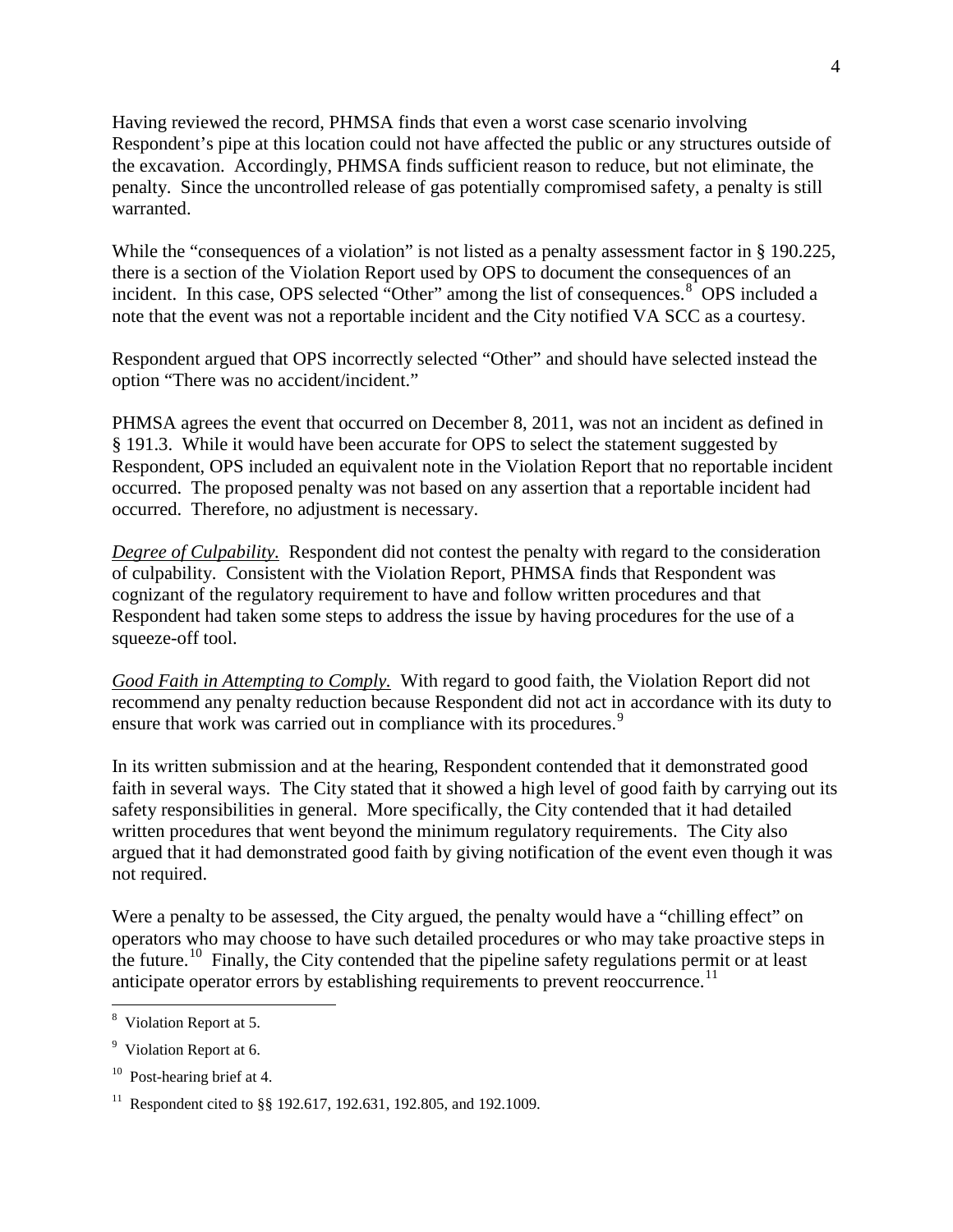When considering the good faith of a respondent, PHMSA looks at the attempt to comply with the cited regulation prior to the occurrence of the violation.<sup>12</sup> Having reviewed the facts of this case, PHMSA finds there is not sufficient reason to reduce the penalty under the good faith consideration. PHMSA does not agree a reduction is warranted for exceeding regulatory obligations. The requirement to have written procedures for safely stopping the flow of gas on its pipeline is mandated under § 192.605(a). If an operator's written procedures do not have sufficient detail to ensure safety, the operator may be subject to enforcement under 49 C.F.R. part  $190^{13}$ 

With regard to the City's voluntary notification to VA SCC, these facts are already considered above under *circumstances*. Circumstances takes into account an operator's conduct following the violation, whereas good faith considers an operator's attempt to comply prior to the occurrence of the violation. As noted above, PHMSA is reducing the proposed penalty to reflect the circumstances of Respondent's voluntary notification.

Finally, with regard to whether operator errors are anticipated by the pipeline safety regulations, PHMSA agrees that certain regulations cited by Respondent require operators to investigate the cause of failures and to take appropriate action to minimize the possibility of recurrence. Respondent's good faith effort to investigate the cause of this failure and to make sure it does not repeat is noted, but Respondent is already expected to comply with these regulations to prevent reoccurrence. These actions are not a reason to reduce the penalty.

*Other Considerations.* Respondent has two prior violations, including a previous violation of  $\frac{8}{9}$  192.605(a).<sup>14</sup> Respondent did not assert that the penalty would have an effect on its ability to continue doing business.

In summary, having reviewed the record and considered each of the assessment criteria, PHMSA assesses a reduced civil penalty of **\$12,000** for the violation of § 192.605(a).

Payment of the civil penalty must be made within 20 days of service. Federal regulations (49 C.F.R. § 89.21(b)(3)) require such payment to be made by wire transfer through the Federal Reserve Communications System (Fedwire), to the account of the U.S. Treasury. Detailed instructions are contained in the enclosure. Questions concerning wire transfers should be directed to: Financial Operations Division (AMK-325), Federal Aviation Administration, Mike Monroney Aeronautical Center, P.O. Box 269039, Oklahoma City, Oklahoma 73125. The Financial Operations Division telephone number is (405) 954-8845.

 $\overline{a}$ 

<sup>&</sup>lt;sup>12</sup> Kinder Morgan Liquids Terminals LLC, CPF No. 1-2011-5001, at 11, 2012 WL 6184429 (Oct. 17, 2012). Final orders can be viewed on PHMSA's website at http://www.phmsa.dot.gov/pipeline/enforcement (follow link for enforcement since 2002 and then for final orders issued by year).

<sup>13</sup> *See, e.g.*, §§ 190.206 and 190.207.

<sup>&</sup>lt;sup>14</sup> CPF 1-2011-0002, 2012 WL 2521044 (May 11, 2012) (failing to follow procedures for installing plastic service tees); and CPF 1-2011-0001, 2012 WL 4846325 (Aug. 1, 2012). Enforcement actions can be viewed on PHMSA's website at http://www.phmsa.dot.gov/pipeline/enforcement (follow link for enforcement since 2002 and then links for final orders issued by year).